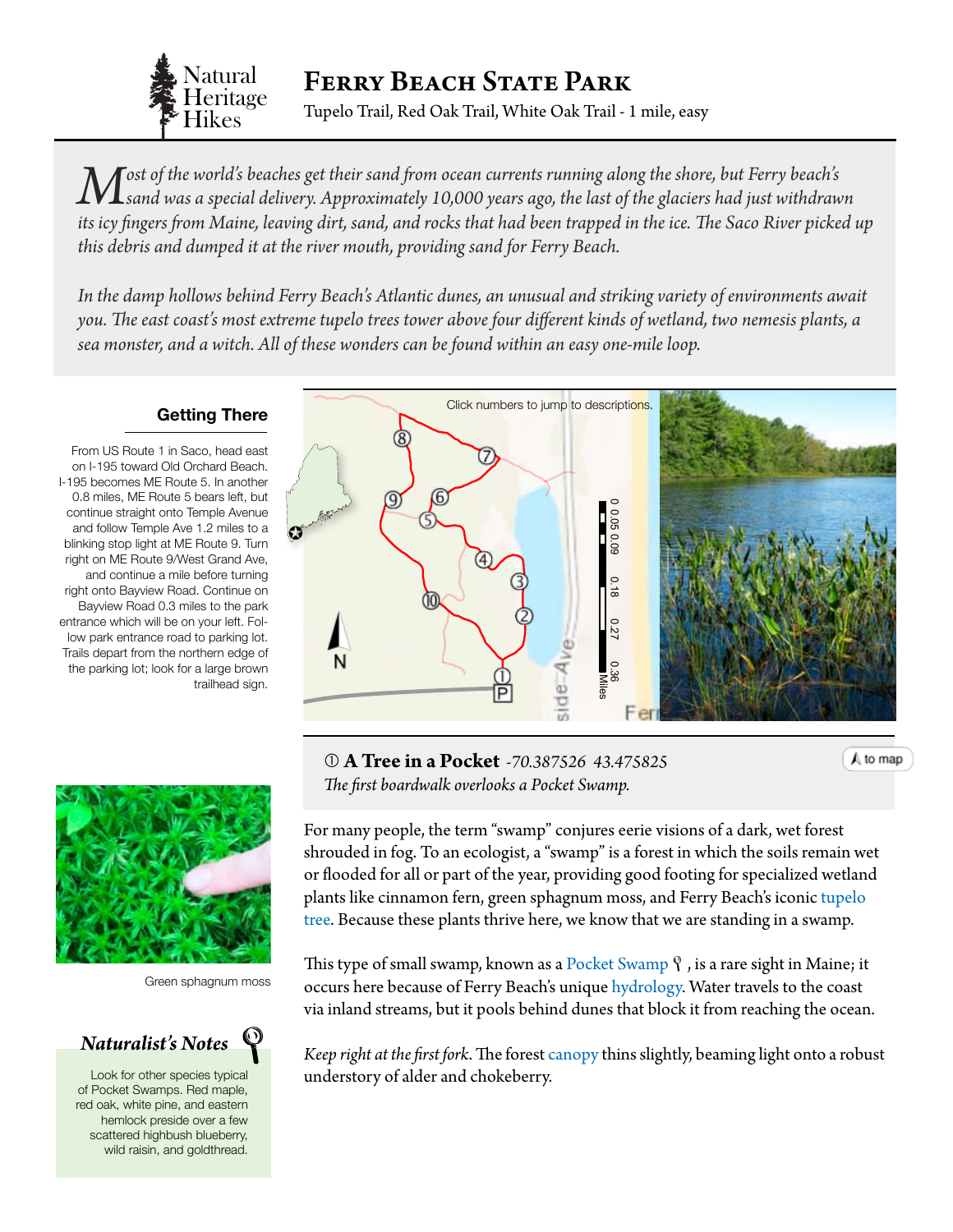

Northern red oak's range (L) vs. white oak's range (R) in Maine



Long Pond plant gradient Illustraton by Kelly Finan



Tupelo bark and leaves



Tupelo trees are among the longest-lived deciduous (broadleaved) trees in North America. One tupelo found in a swamp in New Hampshire was nearly 700 years old. .

## **Where North Meets South** *-70.387052 43.476991*

 *The second boardwalk deposits hikers on a sandy mound running parallel t[o Long Pond.](#page-0-0)*

The vegetation of this oak forest scarcely conceals the secret of this pile of sand; it was dredged from the bottom of nearby Long Pond in the 1960's to make the pond deeper. Because water flows easily through sand, this raised mound is especially dry, providing good footing for oaks and bracken fern.

Find a [northern red oak](http://dendro.cnre.vt.edu/dendrology/syllabus/factsheet.cfm?ID=38) leaf and a [white oak leaf](http://dendro.cnre.vt.edu/dendrology/syllabus/factsheet.cfm?ID=35) (pictured to the left) and compare them. The most obvious difference is that the lobes of the red oak leaf are pointed, while the lobes of the white oak leaf are rounded. These species have overlapping [ranges;](#page-3-0) both oak species are more frequently found in warmer climates, but northern red oak is better adapted to Maine's cold weather than is white oak, which can't survive much farther north than Ferry Beach. White oaks can be found as far south as the Florida panhandle!

 **Wet Feet, Dry Feet** *-70.386927, 43.4777 A picnic table nestled in a low spot offers a great view of Long Pond.*

A to map

 $A$  to map

From the picnic table, observe the gradient of plant species in and around Long Pond; each is adapted to live at a unique water depth. The shore is lined with highbush blueberry, meadowsweet, and other woody plants that can tolerate spring flooding but grow best if they are above the waterline. In the shallows, triangular tongues of pickerelweed jut out of the water. This stiff, emergent plant with lavender flowers is rooted in the pond floor and has no floating parts. In deeper water, the leaves of fragrant water lily float on the surface of the water; long stems tether them to their roots in the [substrate](#page-3-0) far below. In the deepest parts of the pond, only submerged aquatic plants and rootless photosynthetic organisms, like phytoplankton, are able to thrive.

 **The Toughest Tupelos** *-70.387448, 43.477802*  $A$  to map  *Around the corner, another boardwalk leads hikers into the famous tupelo s[wamp.](#page-0-0)*

If tupelos were humans, this stand of tupelos (black gum trees) would be the Sherpa people who live on the flanks of Mount Everest. In other words, these tupelos are living in the coldest part of their range. Any farther north, they would not survive. Tupelo is an extremely rare tree in Maine, where seasonal low temperatures confine it to the southern end of the state. Drive south, and you will find tupelo in greater abundance until you reach the Gulf of Mexico. Tupelos are easily identified by thick, blocky bark resembling alligator hide and branches that grow horizontally without drooping or pointing upward  $\ell$ .

Across the boardwalk from the tupelo swamp, trees and large shrubs give way to a small fen, a type of wetland that is groundwater-fed and characterized by sphagnum moss and sedges atop partially decomposed plant bits. In late summer, white tufts of cottongrass seem to float above the fen, resembling plants from a Dr. Seuss book. They are a good indicator of a spongy, waterlogged site.

*The ground rises to meet the descending boardwalk and the trail curves into an upland forest. When the trail splits, keep right on the Tupelo Trail. Cross the bridge to remain on the*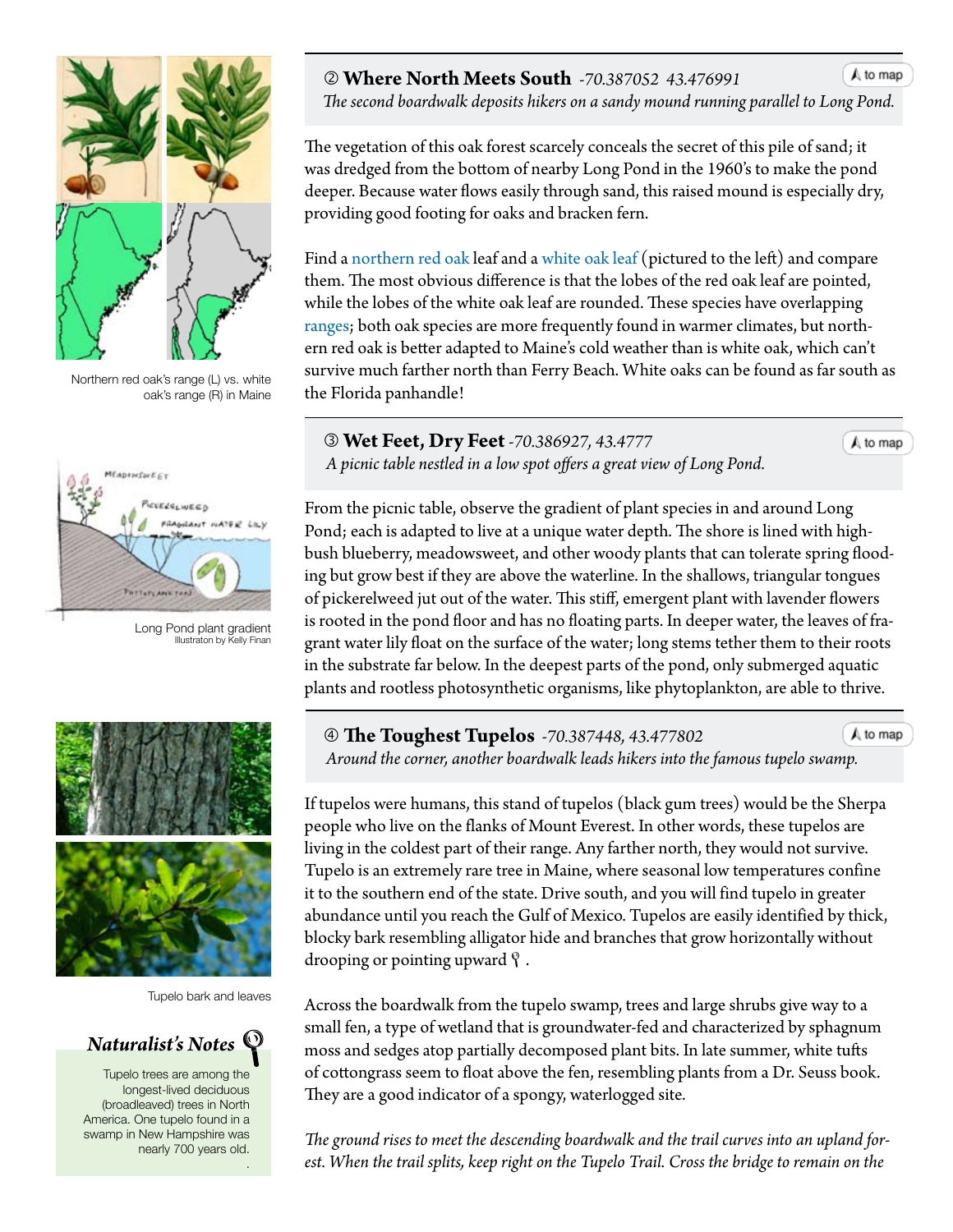

Jewelweed flower



To estimate the size of the original tree, make an imaginary circle that connects the centers of all of the new trunks at their bases.



Coral mushrooms



Witch hazel flower

## *Tupelo Trail.*

 **Chemical Warfare among Plants** *-70.389250 43.478619 The trail crosses a bridge overlooking a streambed.*

Like the wetlands in Ferry Beach State Park, the water level in the stream peaks in spring when snow is melting. By mid-summer, this stream is reduced to a slow trickle in an oversized, sandy streambed. This is a great place to look for two plants: one harmful and one helpful.

Rivaling poison ivy, wood nettle is one of the most dreaded plants in the woods, sometimes covering bare legs of hikers in small, painful welts. Brushing against nettle breaks its tiny vial-like hairs, each one injecting a tiny dose of stinging chemicals. This unique adaptation protects the plant from being eaten by hungry forest animals.

Should you brush against a nettle, jewelweed is waiting to help, recognizable in summer and fall by its orange or yellow flowers. It contains a chemical that helps combat bee stings, insect bites, and of course, nettle rashes.

 **Stories from Stumps** *-70.388944 43.47888 Across the bridge, stumps whisper that the forest has been logged.* A to map

A to map

Many hardwood trees are able to regenerate from only a stump. After a red maple is cut, it sends up a cluster of new shoots. Over many years, the shoots grow into a tight cluster of trees that share a root system  $\mathcal{P}$ .

Look for multi-trunked trees along this stretch of the trail. A particularly good example grows directly next to the trail about 30 feet before the next junction.

*At 0.4 miles, turn left at the T to start the Red Oak Trail*.

 **Sea Monsters and Witches** *-70.387991 43.479599 Follow the Red Oak Trail.*

 $A$  to map

They reach up from the forest floor like the tiny tentacles of bright orange sea monsters. They are yellow spindle coral mushrooms and you can sometimes find them here in late summer. Like most mushrooms, their growth is mainly underground but when conditions are right, they develop these garish orange structures to reproduce.

Above the monsters, an exploding witch is poised in the understory. When most other plants are getting ready to drop their leaves in fall, witch hazel's flowers are blooming with skinny yellow petals that resemble the contents of a used party popper. As the flowers are slowly opening, seeds burst from last year's seedpods, soaring like tiny bullets across the forest.

*At 0.55 miles, turn left to take the White Oak Trail into the shadiest section of the loop.*